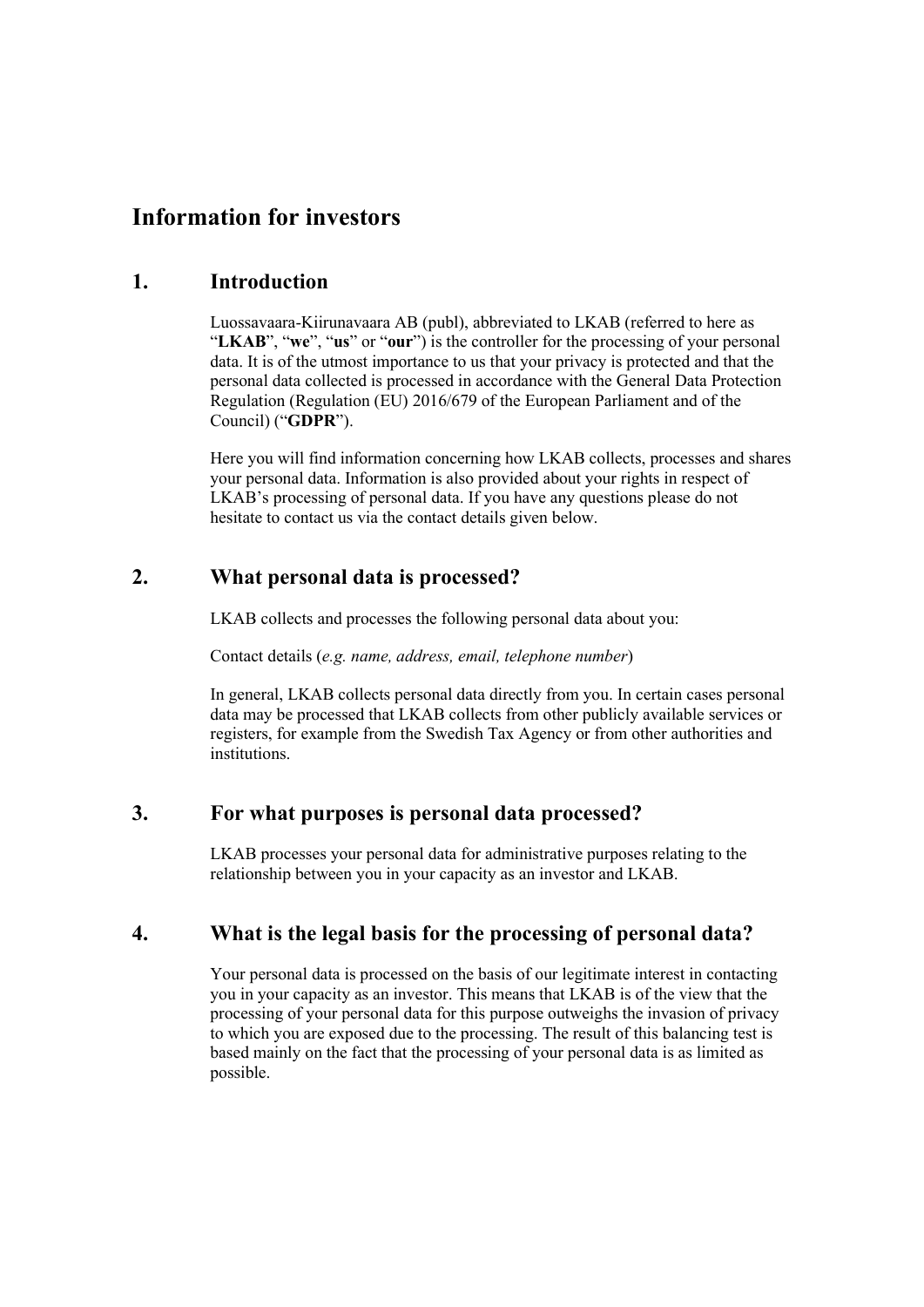### **5. How is personal data protected and who has access to it?**

LKAB has taken appropriate technical and organisational security measures to protect personal data from loss, abuse, unauthorised access etc.

Only individuals at LKAB who need to process the personal data in accordance with the purpose stated above have access to your personal data. LKAB may transfer your personal data to other companies within the group where this is required for administrative purposes. LKAB may also transfer your personal data to third party suppliers that provide services to LKAB; primarily IT consultants that we engage from time to time for servicing and development of our systems.

### **6. How long is your personal data stored?**

Your personal data is kept for as long as the processing fulfils its purpose, i.e. for as long as you are a current investor. The personal data may be kept for a longer period if this is required by law.

### **7. Your rights**

You have various rights under GDPR.

#### **Right to access to your personal data**

You have the right to see your personal data and to receive information on how it is processed. You have the right to request an electronic copy of all personal data that we process about you in a structured, commonly used and machine-readable format.

#### **Right to object and right to rectification, erasure and restriction of processing**

If the personal data processed by LKAB is inaccurate, incomplete or irrelevant you can request that it is corrected or erased. If you do not agree that LKAB has an overriding interest you may also object to the processing or request that this is restricted. For example, you can request that processing is restricted if you believe that the personal data processed is incorrect or if you believe that the personal data is no longer required for the purpose of the processing.

#### **Right to withdraw consent**

If you specifically give your consent to certain processing of personal data you always have the right to withdraw your consent at any time. You can do this by contacting LKAB using the contact details given in section 8.

#### **Right to data portability**

Where LKAB processes your personal data on the basis of your consent or because it is necessary for the performance of a contract with you, you have the right to request that a copy of the processed personal data that you provided to LKAB is sent to you in a structured, commonly used and machine-readable format or to have it transferred to another controller.